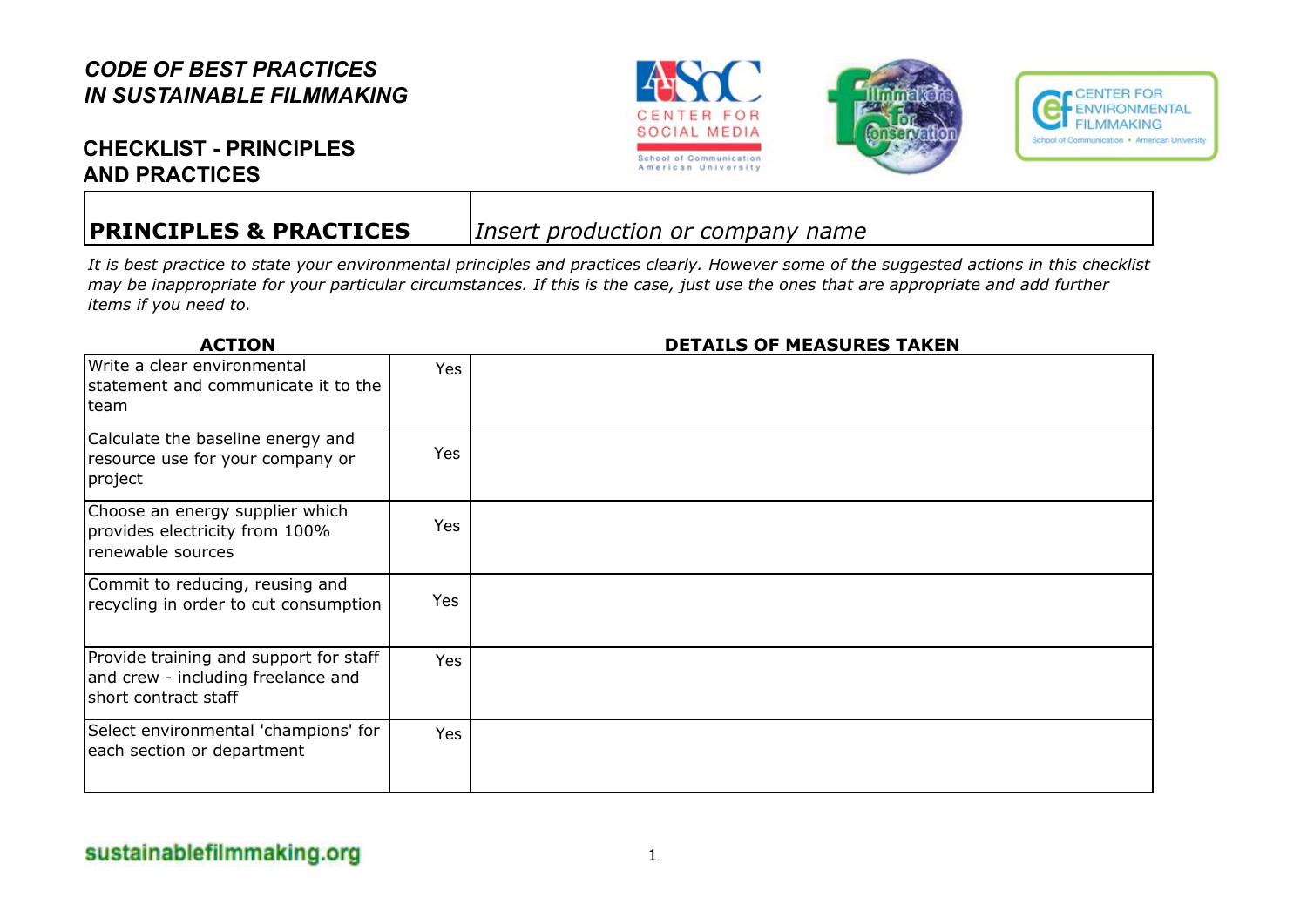# **CHECKLIST - PRINCIPLES AND PRACTICES**







| Check and follow relevant<br>environmental legislation                                                   | Yes        |  |
|----------------------------------------------------------------------------------------------------------|------------|--|
| Create clear transport plan which<br>aims to reduce travel                                               | Yes        |  |
| Create clear energy plan which cuts<br>use of non-renewable energy                                       | Yes        |  |
| Create clear materials and supplies<br>plan to reduce consumption                                        | Yes        |  |
| Create clear waste plan which<br>encourages reuse and recycling                                          | Yes        |  |
| Assess likely impact on people,<br>habitats, wildlife and cultures                                       | Yes        |  |
| Minimise impact on people, habitats,<br>wildlife and cultures                                            | <b>Yes</b> |  |
| Check environmental and social<br>responsibility policies of suppliers,<br>broadcasters and distributors | Yes        |  |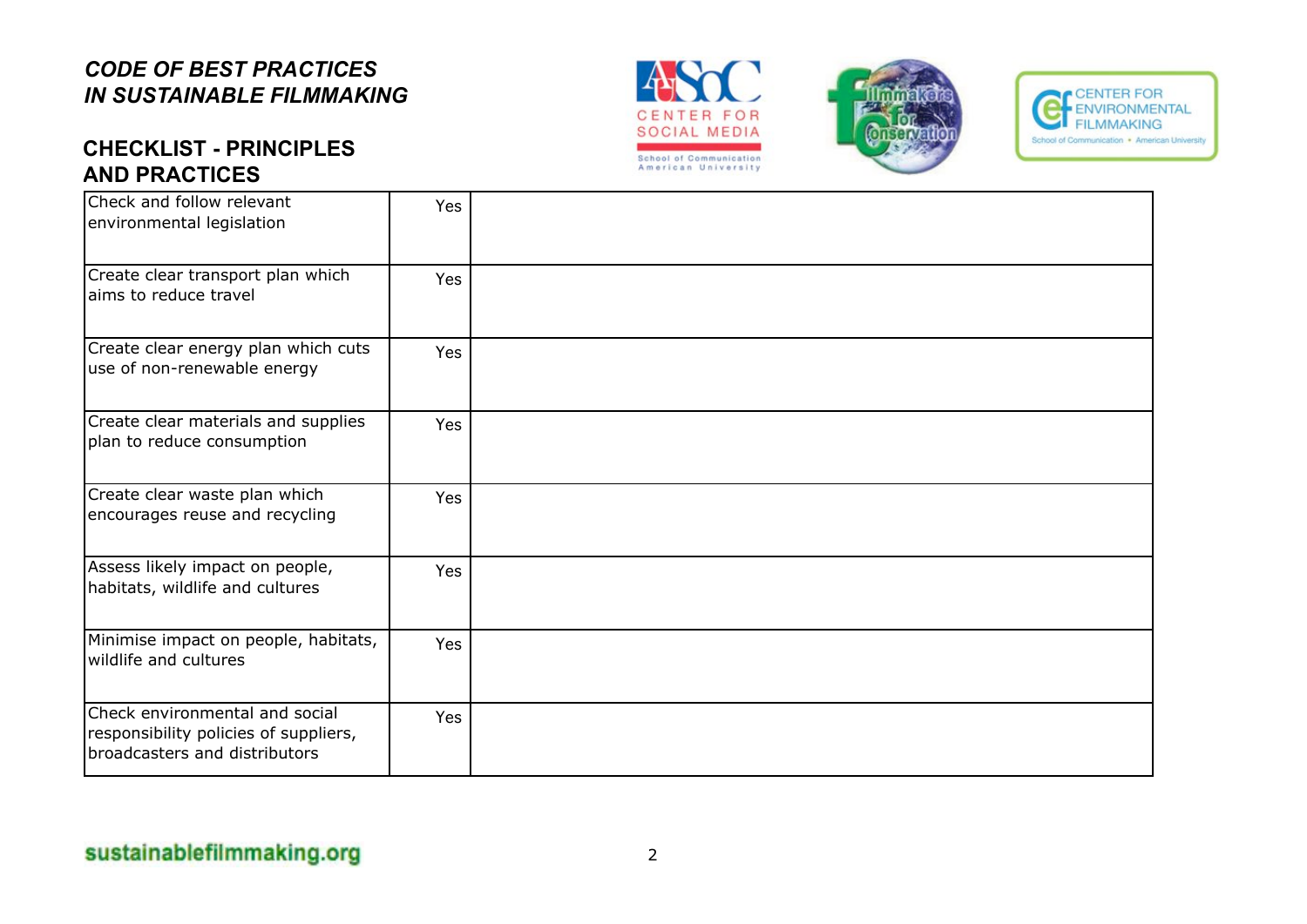





# **CHECKLIST - PRINCIPLES AND PRACTICES**

| Choose a bank with high ethical and<br>environmental standards                                        | <b>Yes</b> |  |
|-------------------------------------------------------------------------------------------------------|------------|--|
| Where possible, choose crew and<br>suppliers who work in a sustainable<br>way                         | Yes        |  |
| Reduce carbon footprint as far as<br>possible                                                         | Yes        |  |
| Calculate total CO2 emissions after<br>all possible reduction measures                                | Yes        |  |
| Offset CO2 emissions with Gold<br>Standard provider                                                   | <b>Yes</b> |  |
| Get certificate for offset                                                                            | Yes        |  |
| Reduce environmental footprint as<br>much as possible                                                 | Yes        |  |
| Publicize and advertise your<br>environmental efforts to clients,<br>suppliers and the general public | Yes        |  |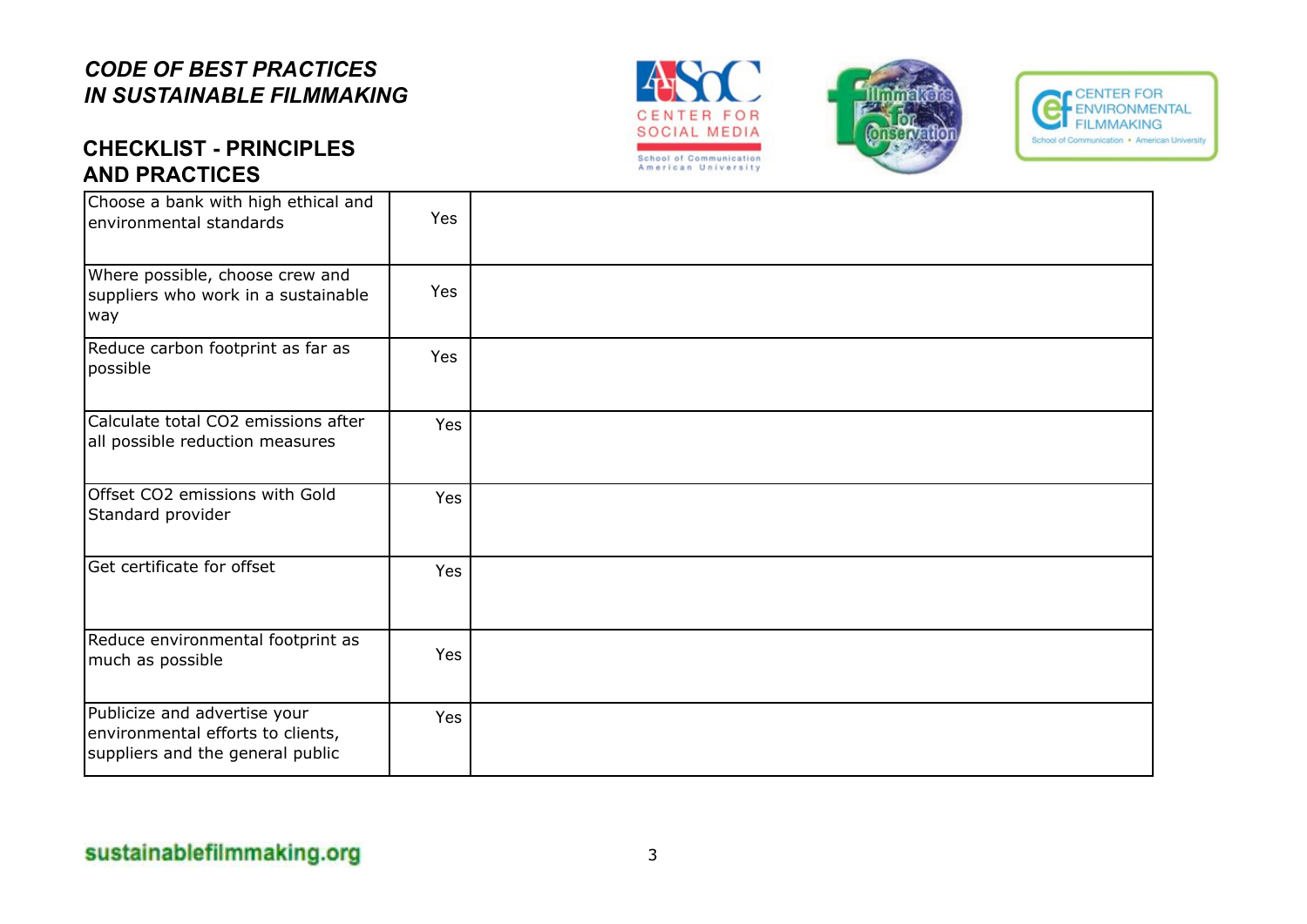





### **CHECKLIST - PRINCIPLES AND PRACTICES**

| Yes |  |
|-----|--|
| Yes |  |
| Yes |  |

### Completed by: Signature:



Date:



Reviewed by: Signature:

Date: